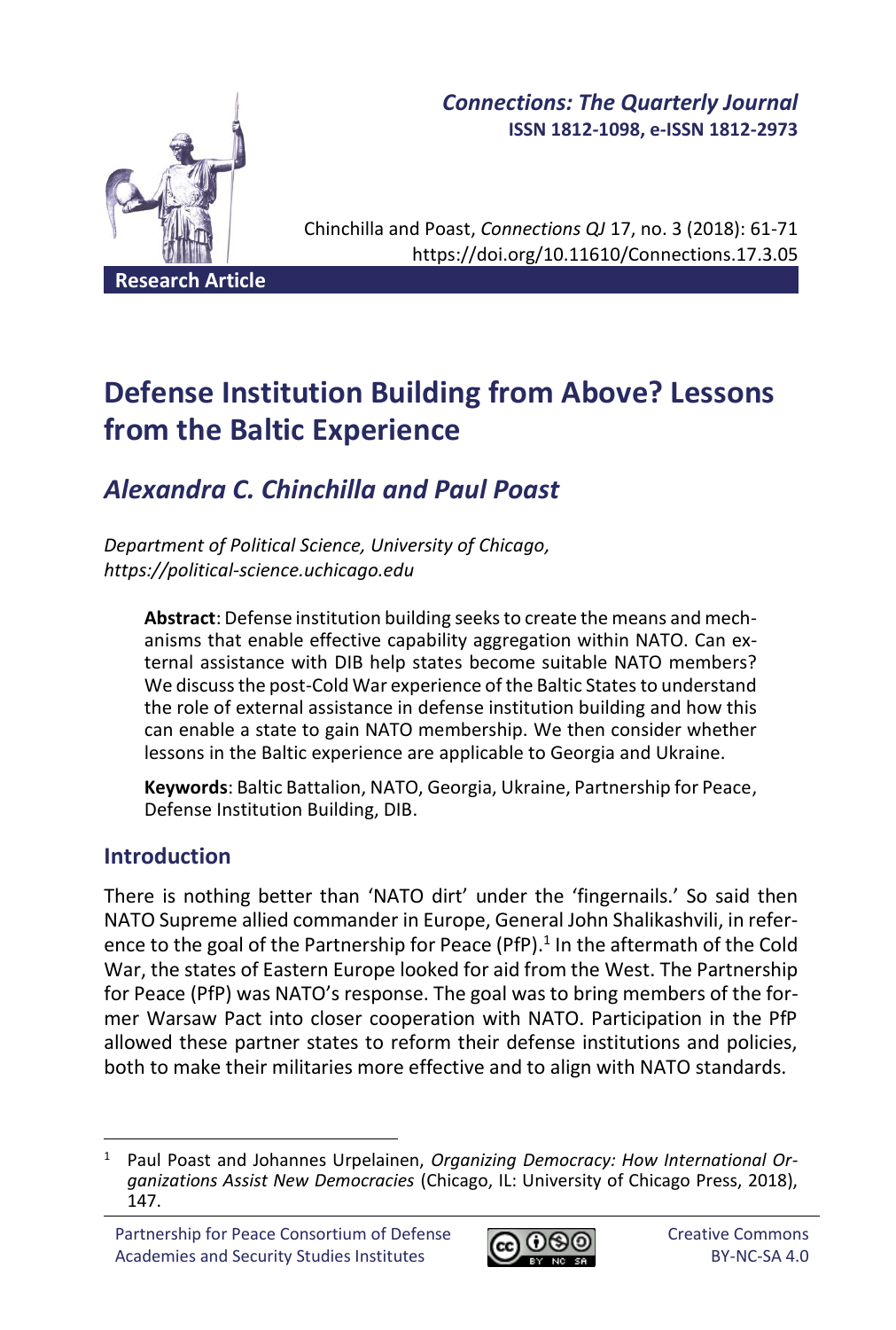More formally, PfP's goal is Defense Institution Building (DIB). DIB is about creating the means and mechanisms to enable effective capability aggregation within NATO. The ability of the states to combine their military capabilities for the purpose of defending a member state is the foundational principle of all alliances. As Russet and Starr wrote, "throughout history the main reason states have entered into alliances has been the desire for the aggregation of power."<sup>2</sup> The combined capabilities can then be used to counter—or balance—a threat.<sup>3</sup> Despite the fact that not all of the allies bring the same level of capability contribution to the alliance, NATO is no exception. As Morrow writes, "NATO is an example of an asymmetric balancing alliance."<sup>4</sup> But aggregation does not happen without allies taking concrete measures to ensure that their militaries can work together, be it on the battlefield or in support roles.<sup>5</sup> Effective capability aggregation is accomplished by enhancing numerous, if not all, dimensions of military interoperability between the allies. These range from ensuring civilian control of member militaries, to developing consistent budgeting practices within defense bureaucracies, to complementary weapons acquisition procedures.<sup>6</sup> These are all forms of DIB.

Efforts at DIB are concentrated in the PfP Planning and Review Process (PARP). Originally open only to PfP countries, PARP was extended in 2011 to other NATO partner countries on a case-by-case basis.<sup>7</sup> NATO carries out DIB through a host of other programs besides PARP: the Professional Development Programme (PDP), which builds the skills of civilian personnel in defense and security institutions; the NATO Defence Education Enhancement Programme (DEEP), which develops a faculty and curriculum of national defense education institutions to meet NATO standards<sup>8</sup>; the NATO Building Integrity (BI) Programme, which combats "poor governance and corruption" in partner countries, and the Defence and Related Security Capacity Building (DCB) Initiative, which

<sup>&</sup>lt;sup>2</sup> Bruce Russett and Harvey Starr, *World Politics: The Menu for Choice*, 3<sup>rd</sup> ed. (New York: W.H. Freeman, 1989), 91.

<sup>&</sup>lt;sup>3</sup> Stephen M. Walt, *The Origins of Alliance* (Ithaca, NY: Cornell University Press, 1987).

<sup>4</sup> James D. Morrow, "Alliances and Asymmetry: An Alternative to the Capability Aggregation Model of Alliances," *American Journal of Political Science* 35, no. 4 (November 1991): 904-933, 928

<sup>&</sup>lt;sup>5</sup> Nona Bensahel, "International Alliances and Military Effectiveness: Fighting Alongside Allies and Partners," in *Creating Military Power: The Sources of Military Effectiveness*, ed. Risa Brooks and Elizabeth Stanley (Redwood City, CA: Stanford University Press, 2007), 186-206, 188.

<sup>6</sup> NATO, "Defence Institution Building," May 2018, http://www.nato.int/cps/en/ natohq/topics\_50083.htm.

<sup>7</sup> NATO, "Partnership for Peace Planning and Review Process (PARP)," November 2014, http://www.nato.int/cps/en/natohq/topics\_68277.htm.

<sup>8</sup> NATO, "Defence Education Enhancement Programme (DEEP)," December 2017, http://www.nato.int/cps/en/natohq/topics\_139182.htm.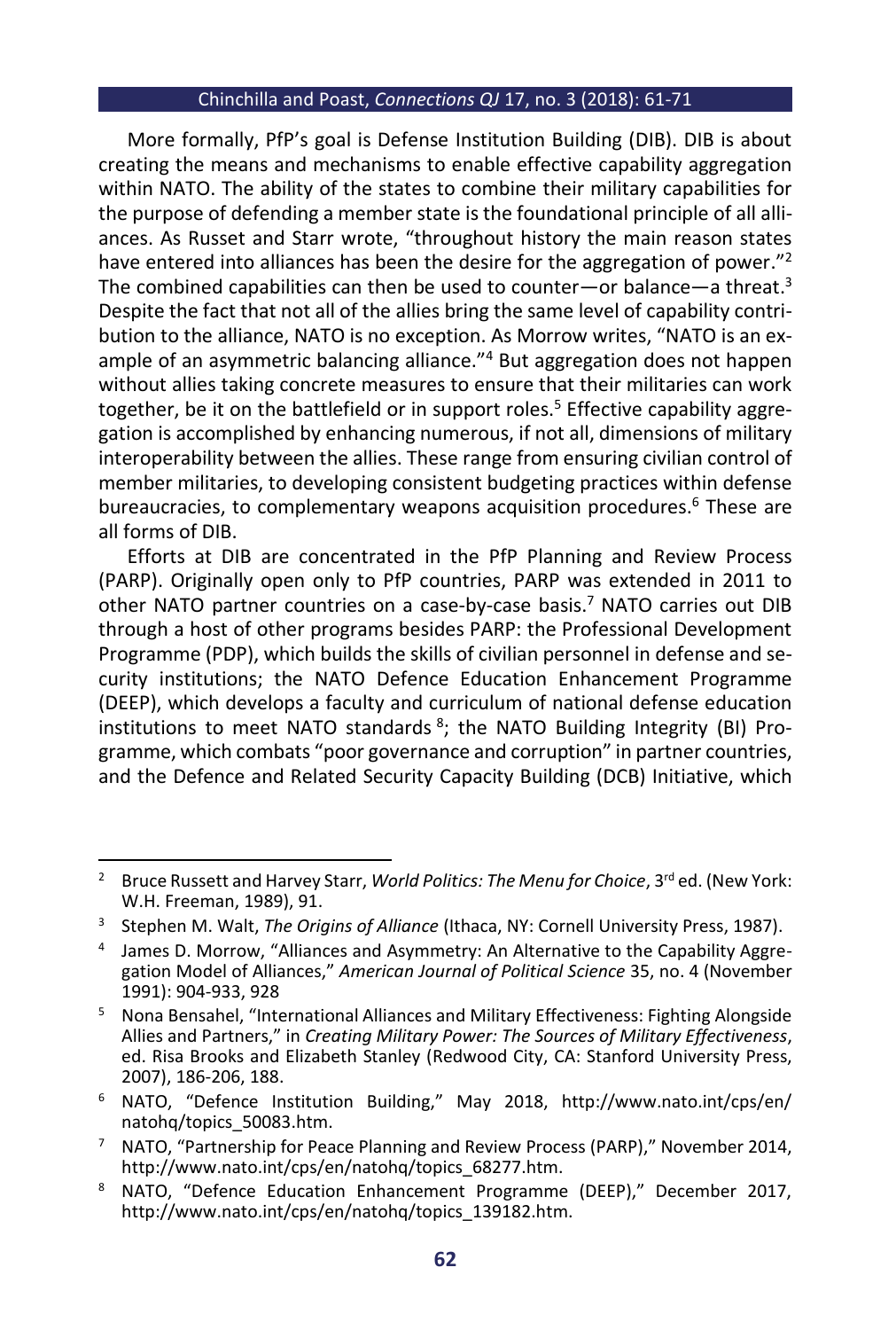provides advising, assisting and training at the request of a partner country.<sup>9</sup> Hence, DIB can ensure compatibility within NATO members and between NATO members and NATO partners.

To understand the role of DIB within NATO's partner countries, especially those with limited prospects of joining the alliance, perhaps no two countries are more critical than Ukraine and Georgia. Due to relatively recent (the 2008 Russo-Georgian War; the 2014 Russia annexation of Crimea) or ongoing (the presence of Russian forces in Eastern Ukraine) military aggression by Russia, there are no immediate prospects of either state becoming a NATO member. But NATO can and has used the above programs to assist these two countries.

In particular, we think insight into the effectiveness of DIB in Ukraine and Georgia to facilitate NATO membership can be gained by considering the pre-NATO membership experience of the Baltic states. Like Ukraine and Georgia, the Baltic states of Estonia, Lithuania, and Latvia are former Soviet Republics. In addition to bordering Russia, all three states were essentially "starting from zero" following independence: "unlike the Warsaw Pact countries, the Baltic states had no military establishment or diplomatic service of their own during the Cold War. These had to be built from scratch in the 1990s."<sup>10,11</sup> Hence, any amount of external assistance—in the form of money or technical assistance—would have benefitted the Baltic states. While the Baltics did eventually join NATO, they achieved many defense and interoperability enhancements, primarily in the area of peacekeeping, before taking on Article 5 obligations.

After reviewing the core tenets of the "Baltic Model," we turn to considering in what respects the experience of Ukraine and Georgia are similar (and different) from that of the Baltics. Finally, we discuss the broader implications of external engagement with the Baltic States, Ukraine, and Georgia.

# **The Baltic Model**

What is the Baltic Model? Building on the work of Poast and Urpelainen,<sup>12</sup> the Baltic model is about the prospective NATO members creating their own, specially tailored organizations and then using those organizations to funnel external financial and technical assistance. This assistance, in turn, fosters the DIB necessary (but not sufficient) to achieve full NATO membership.

<sup>9</sup> NATO, "Building Integrity," September 18, 2017, http://www.nato.int/cps/en/ natohq/topics\_68368.htm.

<sup>&</sup>lt;sup>10</sup> Andres Kasekamp and Viljar Veebel, "Overcoming Doubts: The Baltic States and European Security and Defence Policy," in *The Estonian Foreign Policy Yearbook 2007*, ed. Andres Kasekamp (Tallin: Estonian Foreign Policy Institute, 2007), 9-33, 13.

<sup>11</sup> Quoted in Pete Ito, "Baltic Military Cooperative Projects: A Record of Success," in *Apprenticeship, Partnership, Membership: Twenty Years of Defence Development in the Baltic States*, ed. Tony Lawrence and Tomas Jermalavičius (Tallin: International Centre for Defence Studies, 2013), 242, https://icds.ee/wp-content/uploads/2018/05/RKK\_ Apprenticeship\_\_Partnership\_\_Membership\_WWW.pdf.

<sup>12</sup> Poast and Urpelainen, *Organizing Democracy*.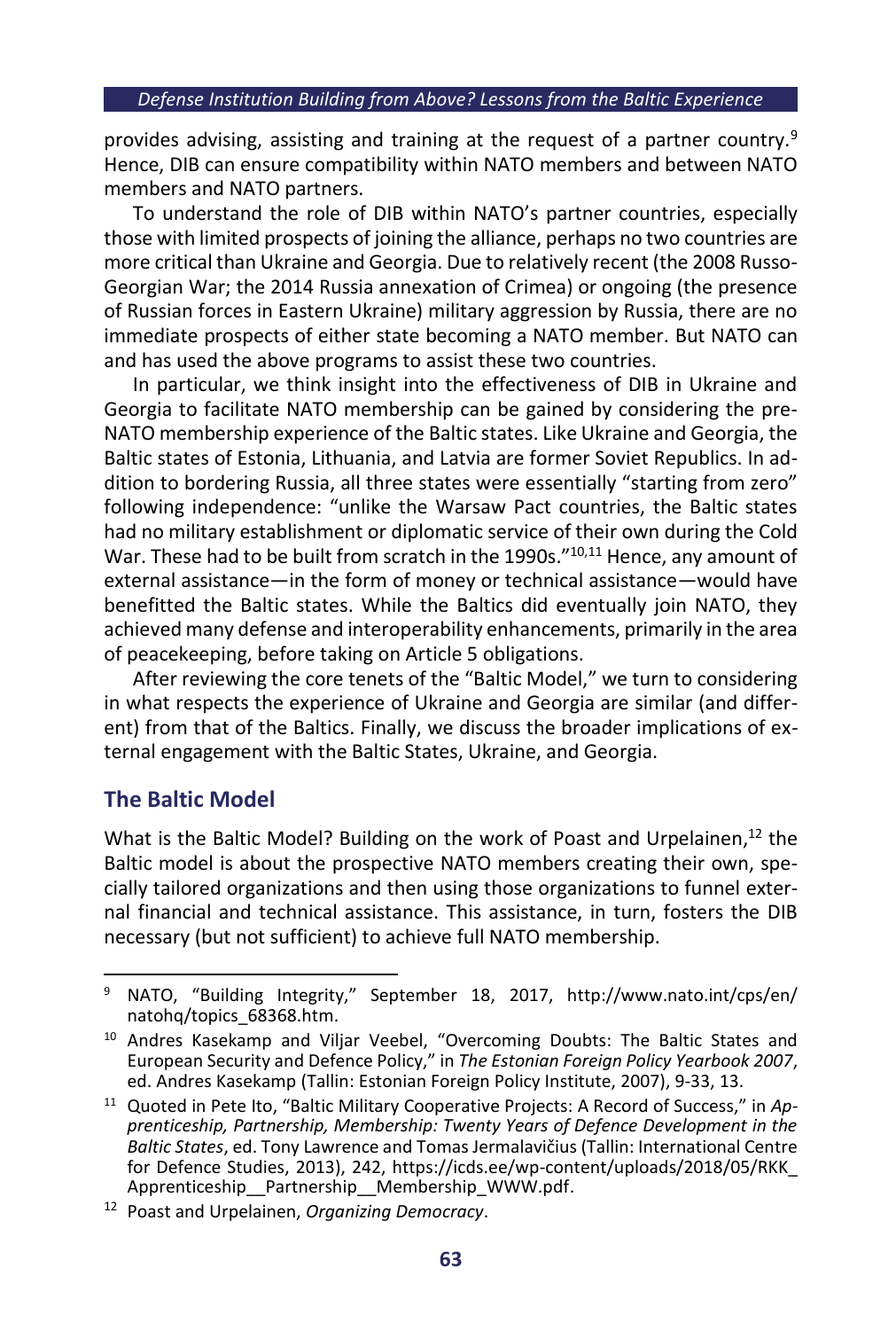As mentioned above, following independence the Baltics were starting from zero. Additionally, the Baltics' initial situation was fraught with peril due to Russia's lingering presence. In 1994, then Swedish Prime Minister Carl Bildt wrote in *Foreign Affairs* of the "Baltic Litmus Test": "Russia now borders Western Europe only in the Nordic and Baltic regions. More than any other part of the former Soviet empire, Russia's policies toward the Baltic countries will be the litmus test of its new direction."<sup>13</sup> These comments were expressed during a time where then Russian President Boris Yeltsin asserted that "the flames of war" could engulf Europe if NATO expanded. $14$  But upon gaining independence, the governments of the Baltic states were unable to provide from their own resources the key public good of security. This meant that immediate NATO membership was effectively closed to the Baltics. Then U.S. President Bill Clinton put the situation bluntly: "We're trying to promote security and stability in Europe. We don't want to do anything that increases tensions." <sup>15</sup>

But while the door to immediate NATO membership was closed, external assistance was on offer. Taking the lead in this effort were the Nordic countries, particularly NATO member Denmark. The Nordic countries and the Baltics agreed that a peacekeeping-oriented international arrangement, the Baltic Battalion (BALTBAT), could serve as a vehicle for quickly bolstering Baltic security. This was for two reasons. First, BALTBAT was, in the words of one commentator with some involvement in the project, of "symbolic and political importance."<sup>16</sup> By creating and cooperating through BALTBAT, the Baltic states signaled their willingness to find joint solutions to security problems. In other words, they demonstrated a desire and ability to fulfill a core function of NATO: provide *collective* defense. Second, BALTBAT facilitated the distribution of technical assistance and material resources from the established democracies to the Baltics. With respect to technical assistance, established democracies offered training in "Western" practices of military organization (such as the proper role of civil-military relations), and even English language classes (as English proficiency is necessary for operating within NATO). With respect to material assistance, through BALTBAT the Baltic states received everything from basic military supplies (from uniforms to office equipment) to light weaponry. <sup>17</sup> While far from onerous for the established democracies, these basic resources helped the Baltic states not only strengthen their ties with the West but also improve their military capabilities, professionalize their armies, and learn from the West about civil-military relations in a democratic setting.

<sup>13</sup> Carl Bildt, "The Baltic Litmus Test: Revealing Russia's True Colors," *Foreign Affairs* 73, no. 5 (1994): 72-85, 72.

<sup>14</sup> Quoted in Brendan Simms, *Europe: The Struggle for Supremacy, from 1453 to the Present* (Hachette, UK: Basic Books, 2013), 496.

<sup>15</sup> Poast and Urpelainen, *Organizing Democracy*, 133.

<sup>16</sup> Ito, "Baltic Military Cooperative Projects," 252.

<sup>17</sup> Poast and Urpelainen, *Organizing Democracy*, 144.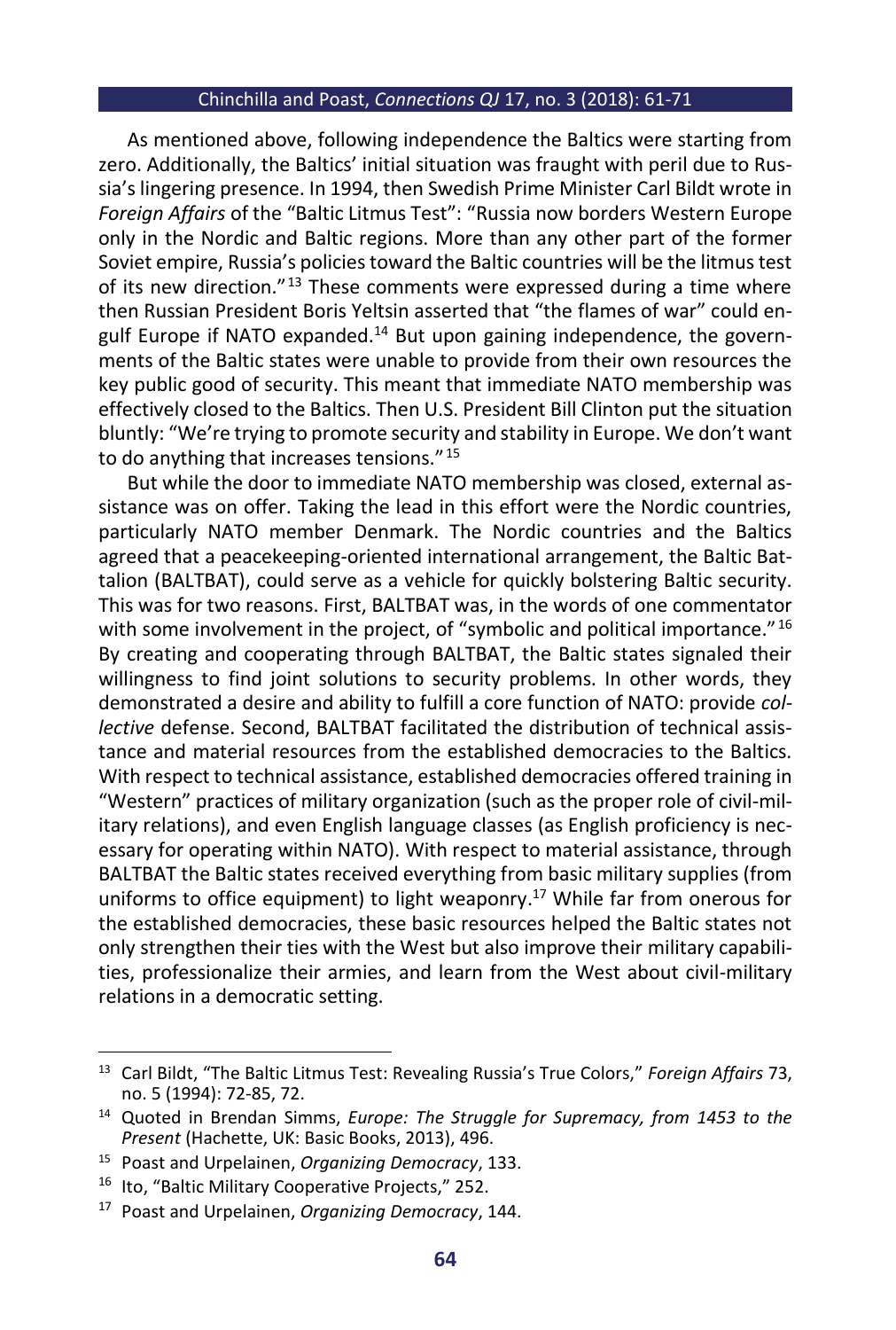#### *Defense Institution Building from Above? Lessons from the Baltic Experience*

How well did the system work for the Baltics? To be clear, the Baltic performance was not perfect. BALTBAT was unable to deploy as a single unit. Following a training and deployment exercise titled BALTIC TRIAL, Danish officials found that Baltic forces were only adequate for performing "routine peacekeeping tasks" in an already peaceful environment. <sup>18</sup> A major problem was a lack of agreement among the three states: they each held strong views on issues ranging from the location of training facilities to the appointment of force commanders. However, this did not prevent each of the individual Baltic states from developing the capacity to deploy forces that demonstrated their usefulness in NATO operations. For instance, Latvian and Lithuanian peacekeepers deployed to Lebanon, and all three states contributed peacekeepers to Bosnia.

The "Baltic Model" shows that external assistance, especially assistance funneled through specially designed international institutions, can offer the technical and material means of enabling non-NATO members to work in tandem with NATO members. If the goal of DIB is to enable effective capability aggregation *with* NATO (if not within NATO), then the Baltic model demonstrates that this can be accomplished.

## **Applicability of the Baltic Model to Ukraine and Georgia**

How much external assistance is required, and how should it best be channeled, to bring Georgia and Ukraine up to the Baltic level? This section compares and analyzes the pattern of NATO and U.S. military assistance offered to Ukraine and Georgia with that given to the Baltic States. We use U.S. military assistance as a proxy for overall NATO assistance, since data on dollar amounts of U.S. assistance over time by country and program is readily available. We also compare the experiences of the two states, particularly focusing on differences in the efforts of the two states to join NATO. This is important. Despite the Baltic states receiving far less material and financial assistance than Ukraine or Georgia, the Baltics were able to develop their defense institutions to a level acceptable to secure NATO membership, while Georgia and Ukraine are still working to improve their defense institutions. Why the difference in experiences? Georgia and Ukraine are similar to the Baltic States in that both countries are former members of the Soviet Union and share a border with Russia. But unlike the Baltic states, there is not the equivalent of a BALTBAT institution unifying these two Black Sea states and positioning them to contribute to NATO's mission. Furthermore, NATO membership has been difficult to achieve for Ukraine and Georgia due to political constraints on NATO enlargement, and on the part of Ukraine, previously weak political will to reform defense institutions and pursue NATO membership.

Ukraine received substantial security assistance from the United States between 1992 and 2014. As shown in Figure 1, the majority of U.S. security assistance to Ukraine, nearly \$1.1 billion, went toward the Cooperative Threat Re-

<sup>18</sup> Poast and Urpelainen, *Organizing Democracy*, 145.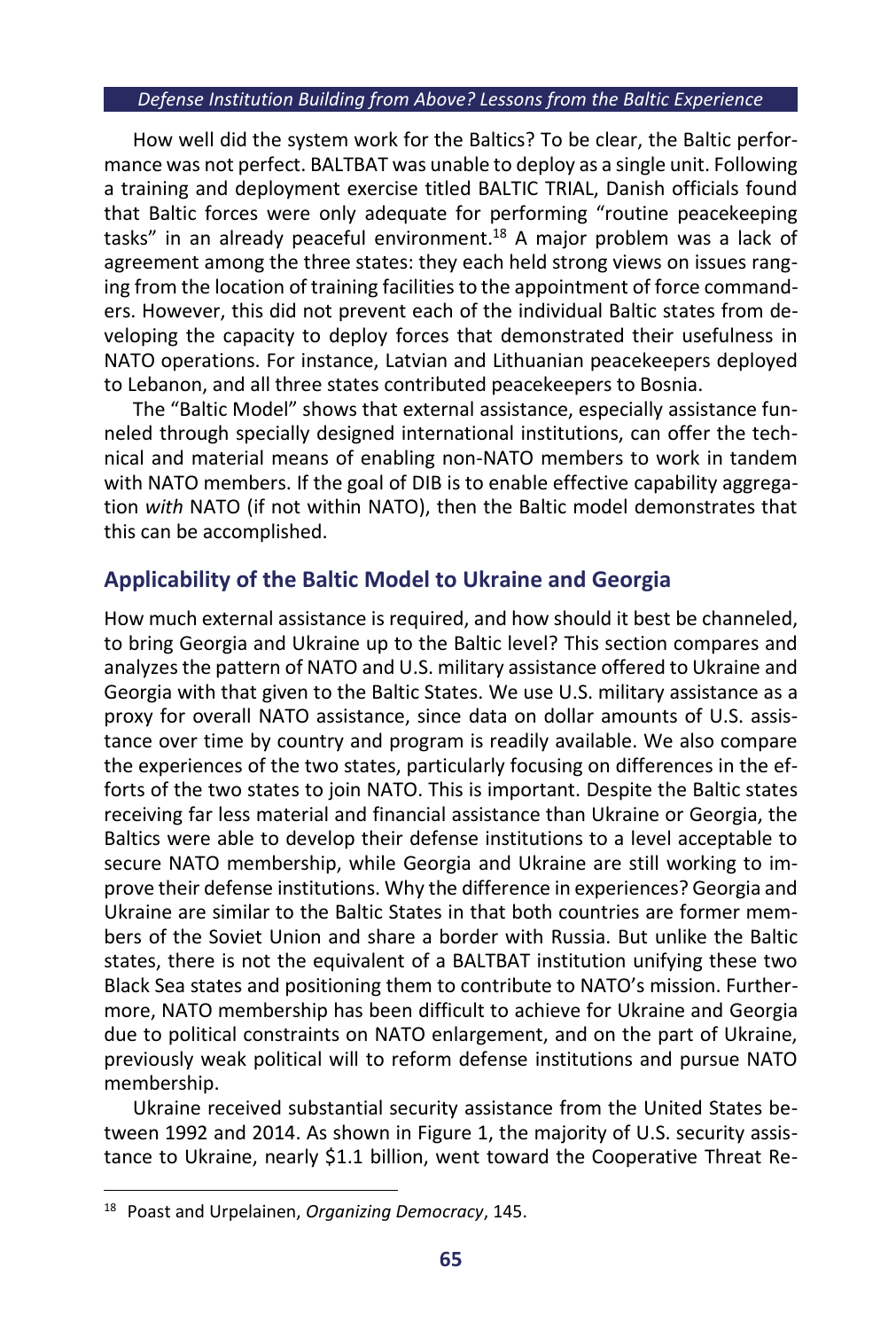duction (CTR) program – removing Ukraine's strategic nuclear weapons, securing nuclear material, operating laboratories for disease prevention and increasing facility safety, as well as countering smuggling of weapons of mass destruction.<sup>19</sup> While CTR funding filled a critical role in reducing the threat posed by nuclear materials, it did not strengthen defense institutions within Ukraine or build the capacity of its military.

The remainder of the funds to Ukraine, around \$222 million, was spent on Foreign Military Financing, International Military Education and Training, and other Military Assistance Programs. But despite this external funding, Ukraine's military was ill-equipped to oppose the 2014 invasion by Russia. The US and NATO responded by dramatically increasing aid to Ukraine, focusing on enhancing Ukraine's military capabilities.<sup>20</sup> The United States initiated the European Deterrence Initiative (formerly the European Reassurance Initiative) to provide for



**Figure 1: U.S. Military Aid to Georgia and Ukraine, 1990-2014.**

<sup>&</sup>lt;sup>19</sup> "Fiscal Year 2017 President's Budget Cooperative Threat Reduction Program," Defense Threat Reduction Agency, 2017, https://comptroller.defense.gov/Portals/45/ Documents/defbudget/FY2017/budget\_justification/pdfs/01\_Operation\_and\_Maint enance/O\_M\_VOL\_1\_PART\_2/CTR\_OP-5.pdf.

<sup>&</sup>lt;sup>20</sup> Adriana Lins de Albuquerque and Jakob Hedenskog, "Ukraine: A Defense Sector Reform Assessment" (Stockholm: FOI, December 2015).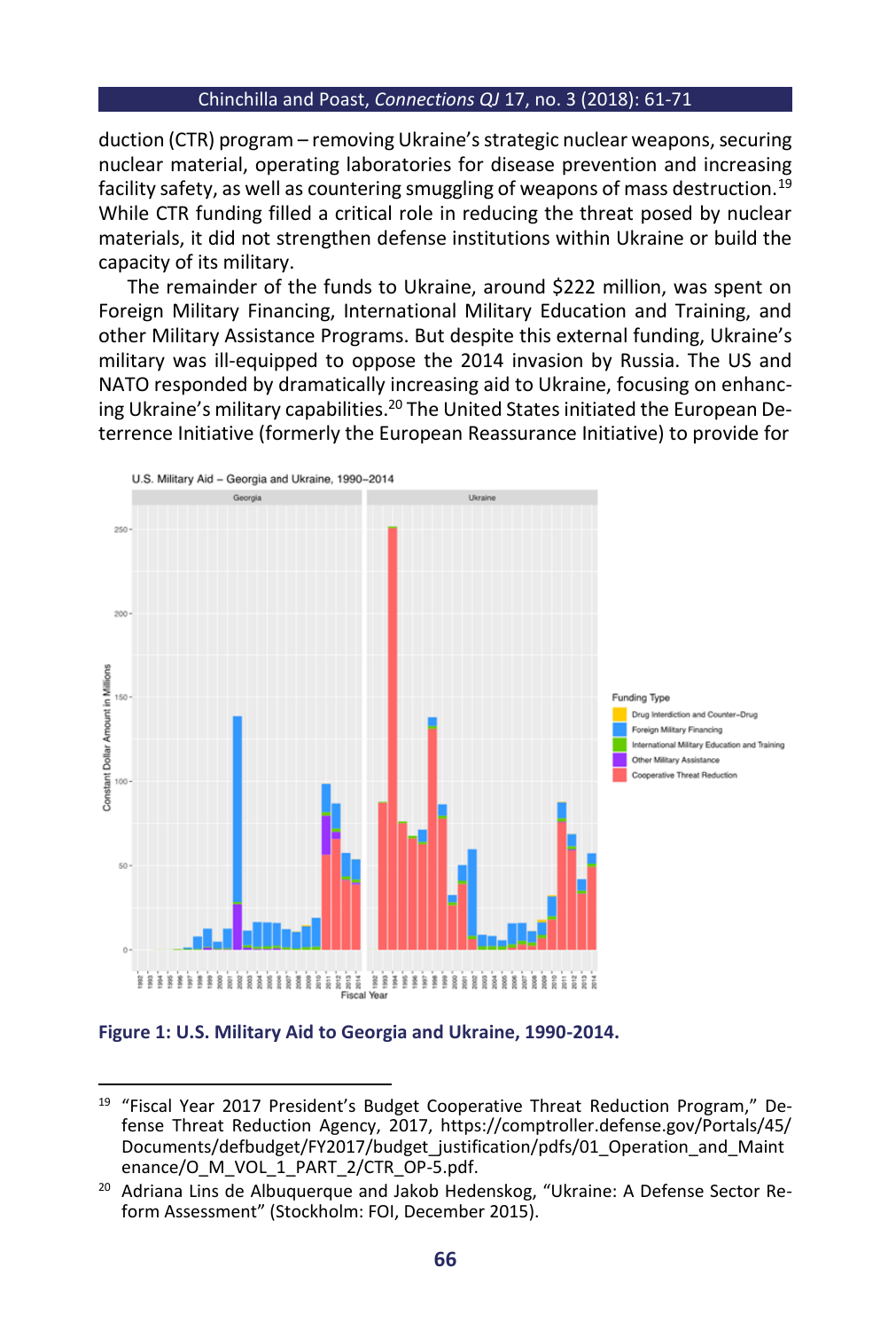#### *Defense Institution Building from Above? Lessons from the Baltic Experience*

joint interoperability and deterrence exercises with NATO and theater partners, as well as specifically earmark security assistance for Ukraine, including lethal and non-lethal equipment needed to fight in Eastern Ukraine. Since 2014, Ukraine has received \$850 million in security assistance from the United States.<sup>21</sup> Ukraine has also received varied capacity building assistance from NATO, such as programs to increase its logistics capability as well as efforts at DIB, including the Defence Education Enhancement Programme (DEEP) that started in 2013 to reform the military education system in Ukraine.

The combination of substantial external assistance and the Russian threat to Ukraine's territorial integrity have provided the impetus for crucial reforms to Ukraine's military. Ukraine has made significant changes to its military to handle Russian aggression. It increased the defense budget by over 50 percent since 2013 and enacted reforms such as gradually switching from a conscript to volunteer military.<sup>22</sup> As a result, Ukraine will likely emerge from conflict with a military significantly more interoperable with NATO and able to add to the alliance's capabilities. Furthermore, Ukraine finally shows consistent political will to join NATO, recently becoming an official aspirant country after years of past tepid engagement with NATO. Nevertheless, Ukraine has not fully reached NATO standards. Ukraine's military at the moment remains underequipped and in need of technical modernization.<sup>23</sup> Ukraine also faces challenges with fully entrenching democratic values in its security sector. While democratic control of the military is legally installed in Ukraine, the presence of volunteer battalions that are not fully under democratic control or whose leadership is involved in politics undermines that norm.<sup>24</sup>

Like Ukraine, Georgia received substantial security assistance from the United States – around \$592 million between 1994 and 2014, with around \$202 million spent on the CTR and around \$390 million on Excess Defense Articles, the Foreign Military Financing Program, International Military Education and Training, Drug Interdiction and Counter−Drug Activities, and Other Military Assistance. Comparatively, Georgia received more money from the United States to procure equipment and modernize its military than Ukraine did, but less money for CTR activities (which reflects the smaller problem that Georgia faced with securing nuclear materials). Georgia also experienced more consistent engagement with NATO than Ukraine, and has been an aspirant country for several years. It has strengthened cooperation with NATO as part of the NATO-Georgia Commission, which was established after the Russo-Georgian War of 2008 pre-

<sup>&</sup>lt;sup>21</sup> "The European Deterrence Initiative: A Budgetary Overview," Congressional Research Service, August 8, 2018, https://fas.org/sgp/crs/natsec/IF10946.pdf.

<sup>&</sup>lt;sup>22</sup> Denys Kiryukhin, "The Ukrainian Military: From Degradation to Renewal" (Foreign Policy Research Institute, August 17, 2018), https://www.fpri.org/article/2018/08/ the-ukrainian-military-from-degradation-to-renewal/.

 $23$  Andrzej Wilk, "The Best Army Ukraine Has Ever Had: Changes in Ukraine's Armed Forces since the Russian Aggression" (OSW, Centre for Eastern Studies, July 2017).

<sup>&</sup>lt;sup>24</sup> Albuquerque and Hedenskog, "Ukraine: A Defense Sector Reform Assessment."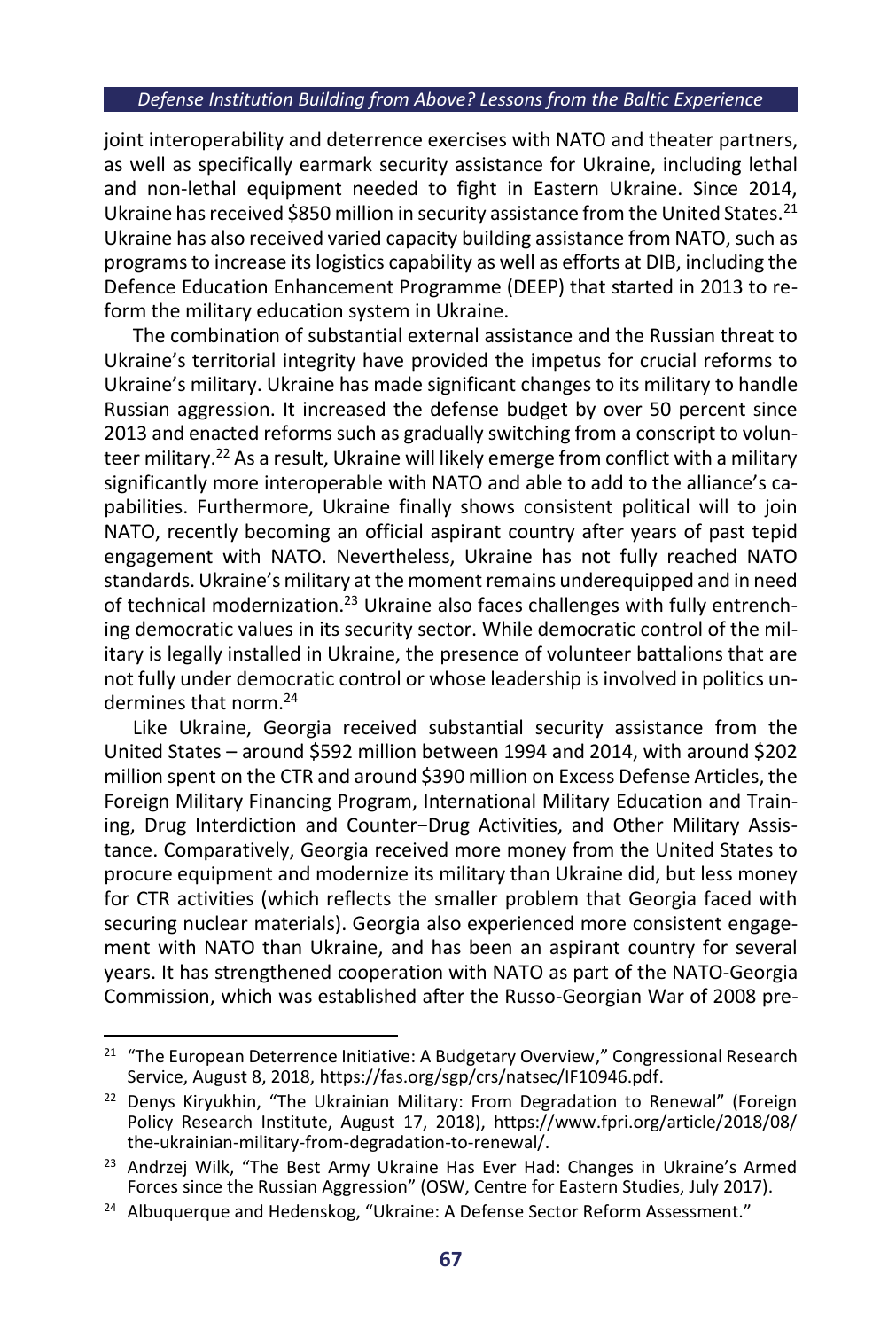vented Georgia from receiving a MAP to join the alliance. As part of the Commission, Georgia and NATO utilized the Annual National Programme (ANP) and implemented significant reforms to Georgia's military since the Russo-Georgian War.<sup>25</sup> Georgia has demonstrated its military capabilities by serving as the top non-member contributor and fourth largest overall contributor to the NATO mission in Afghanistan, outperforming the Baltics, Ukraine, and most NATO members. In 2014, NATO created the Substantial NATO-Georgia Package (SNGP), which expands training and exercises between NATO and Georgia, as well as a Defense Institution Building (DIB) school, logistics, and strategic communication $26$ 

Given its performance in ISAF, low corruption, <sup>27</sup> and military reforms, Georgia may already meet standards for NATO membership. However, Georgia has not received NATO membership, likely because Russia has become much more opposed to NATO enlargement since the Baltic States joined, particularly for members of the former Soviet Union. Georgia's ongoing border dispute with the breakaway region of South Ossetia further complicates NATO membership, since aspiring members must resolve border disputes before joining.

How do the experiences of Georgia and Ukraine compare to that of the Baltics? The amount of assistance to the Baltics paled in comparison to the assistance granted to Ukraine and Georgia. Between 1992-2014, Estonia received around \$148 million, Lithuania received around \$157 million, and Latvia received around \$140 million in security assistance from the United States. Ukraine, in contrast, received over \$1.3 billion in security assistance and Georgia received \$592 million during the same period. The majority of assistance to the Baltic States went toward Foreign Military Financing (see Figure 2). Like Ukraine, since the 2013 Russian invasion of the Ukraine, the Baltic States have received increased funding from the United States under the European Defense Initiative (EDI). Funds have gone to support a rotational U.S. force to deter Russia from a conventional invasion of the Baltic States, who as members of NATO would require protection under Article 5 in event of a Russian attack.

Given the lower level of overall funding to the Baltic states, the development of institutions necessary for NATO membership appears to have been achieved in a manner not captured by the raw aid figures. How did the Baltic States achieve NATO membership? First, and most importantly, the Baltic States applied for membership much earlier than either Georgia and Ukraine, formally applying in 1994, when the international environment made NATO enlargement to include members of the former Soviet Union more palatable. Second, as discussed in the previous section, the Baltic States demonstrated their capacity for membership through creating and participating in BALTBAT. BALTBAT attracted

<sup>&</sup>lt;sup>25</sup> Embassy of Georgia, "Georgia-NATO Relations," 2017.

<sup>&</sup>lt;sup>26</sup> F Stephen Larrabee, "The Baltic States and NATO Membership," n.d., 11.

<sup>27</sup> "Georgia Corruption Rank," Trading Economics, 2018, https://tradingeconomics.com/ georgia/corruption-rank.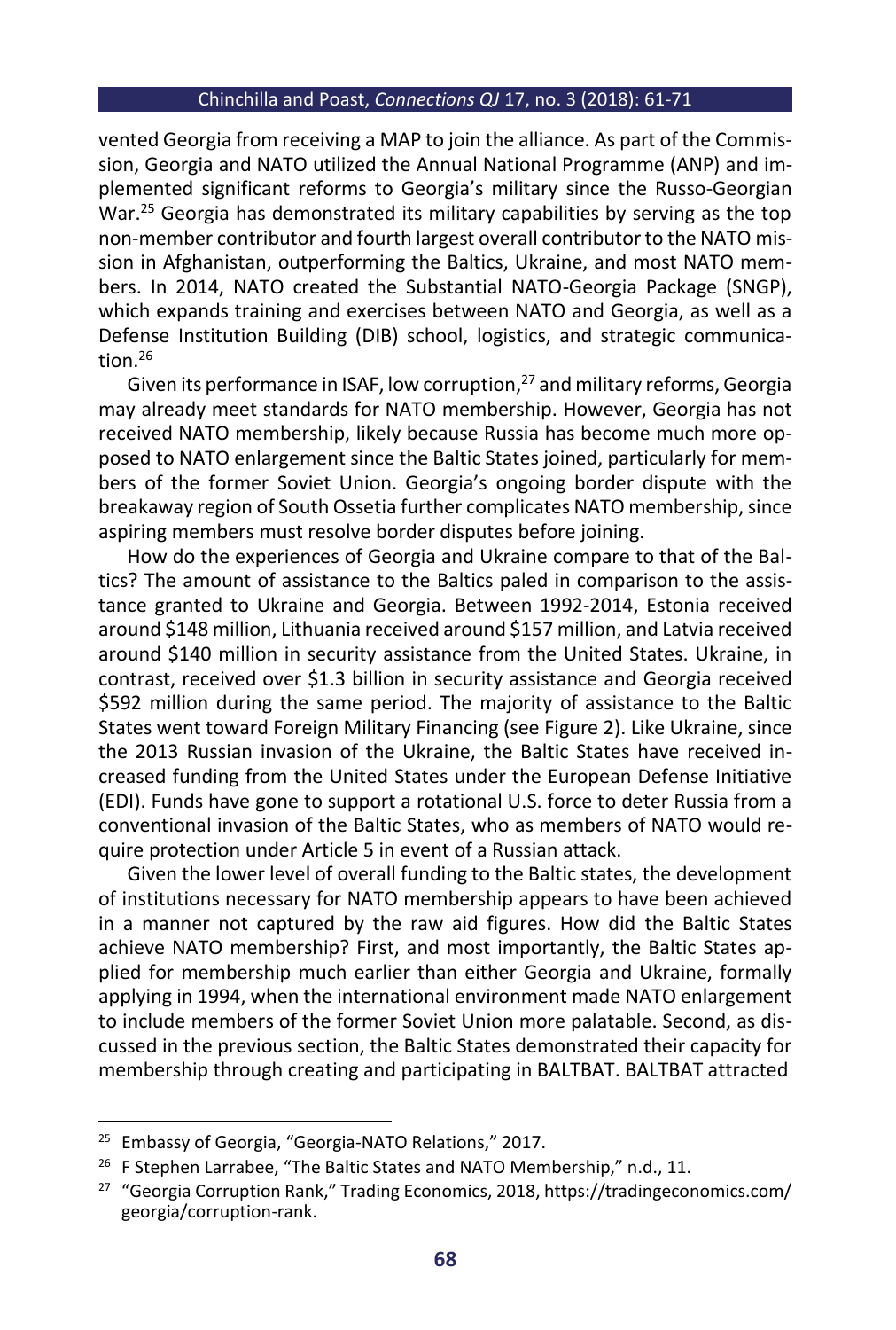

**Figure 2: U.S. Military Aid by Program to Baltic States, 1990-2014.**

significant support from NATO countries, particularly because it showed that the Baltic States were motivated to work toward NATO membership, and to contribute to the alliance's collective defense. The Baltic States' participation in BALTBAT furthered regional cooperation, allowed the states to pool resources for arms purchases, and served as a force-multiplier by allowing the Baltics to combine their limited budgets to form a peacekeeping battalion to work closely with NATO, which none of the states could have formed individually.<sup>28</sup> BALTBAT's peacekeeping duties provided a conduit for working with NATO, which out of the Warsaw (later Wales) Initiative Fund provided unit equipment, communications gear, and support for PfP exercises.<sup>29</sup>

Demonstrating will and capacity for meeting membership standards is also a key criterion for attracting military assistance from NATO member states. For the United States, security assistance is dispensed given the following criteria: "the country must be willing to absorb the engagement, it must 'buy in' to the activity by contributing some resources to its implementation, and there must be a rea-

<sup>&</sup>lt;sup>28</sup> F Stephen Larrabee, "The Baltic States and NATO Membership," RAND, 2003.

<sup>&</sup>lt;sup>29</sup> U. S. Government Accountability Office, "NATO: U.S. Assistance to the Partnership for Peace," no. GAO-01-734 (July 20, 2001), https://www.gao.gov/products/GAO-01-734.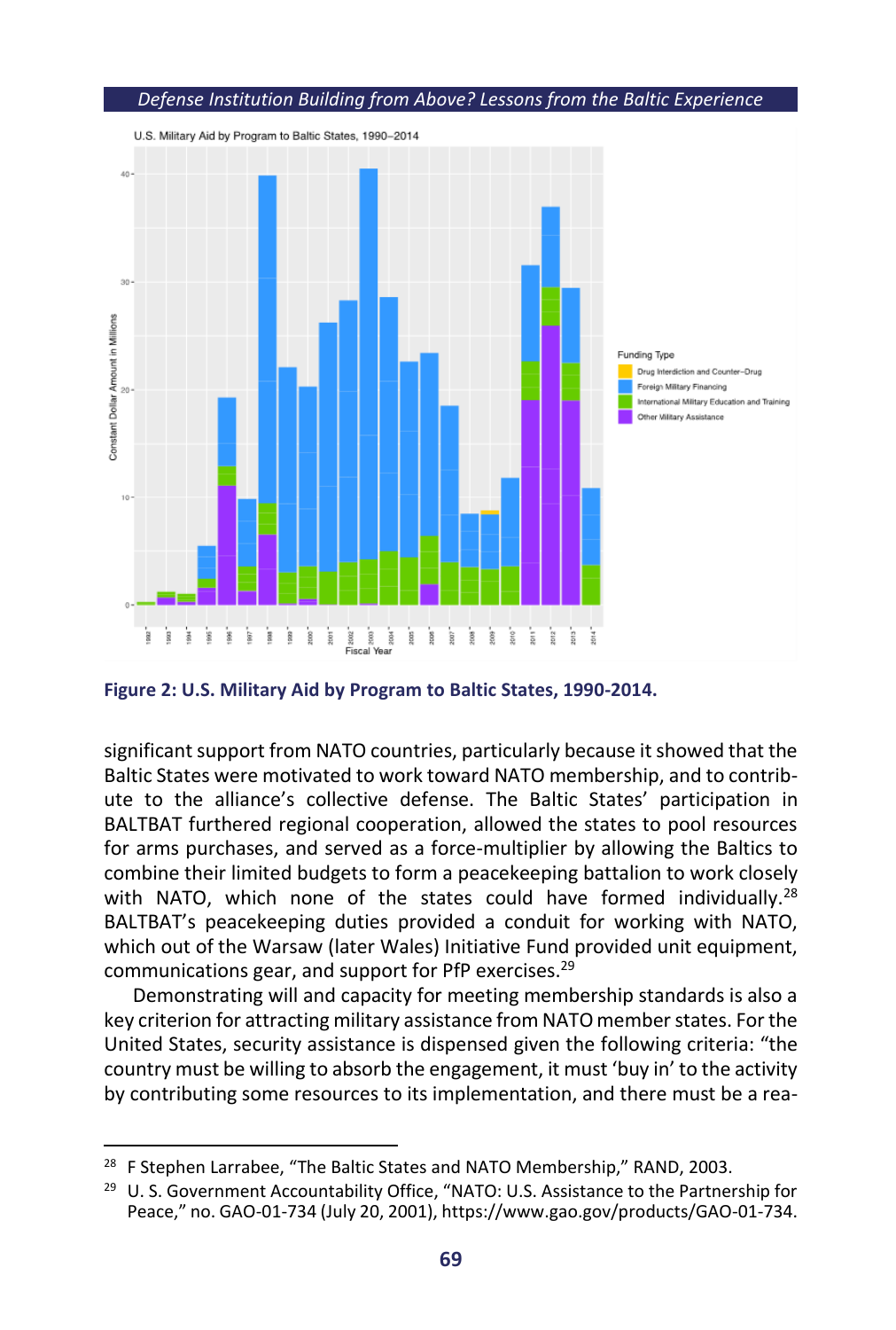sonable expectation that the country and the region will benefit from the engagement in the long run." <sup>30</sup> BALTBAT thus furthered the maturation of the Baltic States defense forces and their eligibility for NATO membership more than individual cooperation with NATO or receiving security assistance from member states alone could have.

## **Conclusions**

Despite receiving more funding between 1990 and 2014 than the Baltic States, neither Ukraine nor Georgia are NATO members. Although substantial in overall numbers, external assistance to Ukraine prior to 2014 was oriented towards programs such as the CTR rather than DIB. Ukraine still has work to do in order to fully meet NATO membership standards. In Georgia's case, its military capability and defense institutions have dramatically improved over the last ten years, but ongoing border disputes and Russian objections make membership difficult. The experience of regional cooperation between the Baltic States through the international organization of BALTBAT—which allowed the Baltic States to gain valuable experience and build their defense institutions prior to joining NATO points to a way forward for Georgia and Ukraine. Increased bilateral cooperation between Georgia and Ukraine could strengthen their military capabilities, demonstrate their value to the alliance, and serve as a conduit for external military assistance. This middle road of increased partnership between the Black Sea states and with NATO, without immediate prospects of membership, takes into account the geopolitical realities of a resurgent Russia while pursuing opportunities for NATO-assisted security sector reform in Ukraine and Georgia.

From NATO's experience shepherding the Baltic States to membership and engaging with Ukraine and Georgia, we can draw further conclusions about the future of NATO's military assistance to its partners. First, the experience of the Baltic States with BALTBAT shows that meaningful reforms can happen, even in the absence of NATO membership, through a combination of external assistance and political will within partner countries. International organizations, when created by countries seeking to improve their interoperability with NATO, provide a means for their member states to gain valuable skills and to take ownership of the reform process. Thus, NATO should encourage and reward with external assistance the formation of international organizations between its partner countries.

Second, the experience of Ukraine and Georgia shows that external assistance alone, without the corresponding political will, does not necessarily bring about reform. However, it also demonstrates that conflict experiences can increase political will to enact widespread and often painful reforms, and encourage existing NATO members to increase their security assistance. While reform

<sup>&</sup>lt;sup>30</sup> Walter L. Perry, Stuart Johnson, Stephanie Pezard, Gillian S. Oak, David Stebbins, and Chaoling Feng, *Defense Institution Building: An Assessment* (Santa Monica, CA: RAND Corporation, 2016). https://www.rand.org/pubs/research\_reports/RR1176.html.